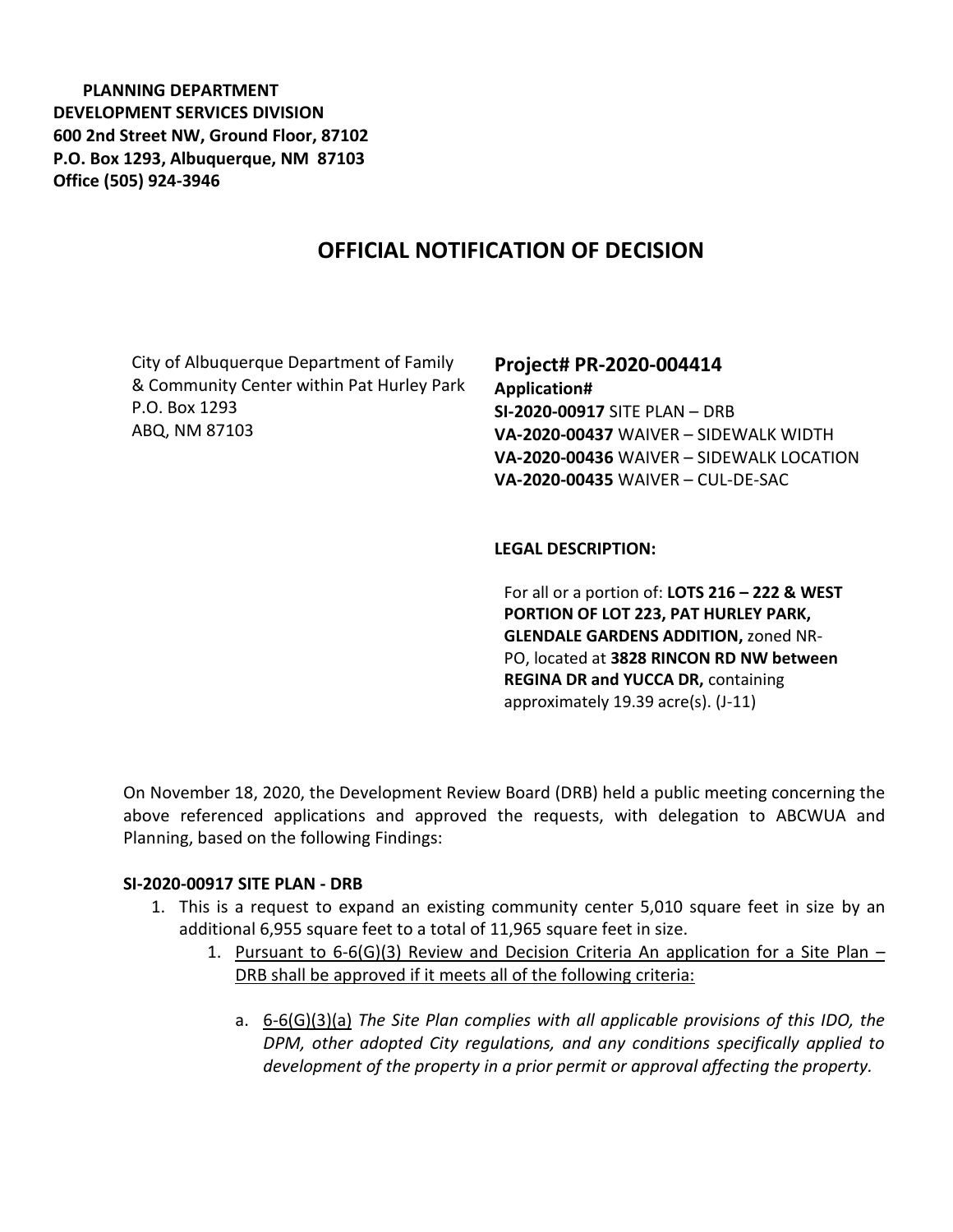Official Notice of Decision Project # PR-2020-004414 Applications# SI-2020-00917, VA-2020-00437, VA-2020-00436, VA-2020-00435 Page 2 of 4

> The parking and landscaping meet the IDO and site plan requirements: 78 parking spaces are provided where 24 parking spaces are required; and 1,475 square feet of landscaping is proposed where 1,372 square feet is required.

*b.* 6-6(G)(3)(b) *The City's existing infrastructure and public improvements, including but not limited to its street, trail, drainage, and sidewalk systems, have adequate capacity to serve the proposed development, and any burdens on those systems have been mitigated to the extent practicable.* 

The site has access to a full range of urban services including utilities, roads and emergency services. A traffic impact study is not required as Transportation determined that the thresholds requiring a traffic impact study are not met.

*c.* 6-6(G)(3)(c) *The Site Plan mitigates any significant adverse impacts on the surrounding area to the maximum extent practicable.* 

The applicant will provide screening around the periphery of the proposed community center addition.

- 2. This site includes an Infrastructure List.
- 3. The applicant provided the required notice as outlined in the IDO Table 6-1-1.
- 4. The proposed use is allowed within the NR-PO-A zone district.

### **Conditions:**

- 1. This Site Plan is valid 5 years from DRB approval (11/18/2020). An extension may be requested prior to the expiration date.
- 2. Final sign-off is delegated to ABCWUA for removal of Sheets C202, C203, and C204, and inclusion of a note on Sheet AS100 that indicates the proposed building will connect with the existing services.
- 3. Final sign-off is delegated to Planning for the Solid Waste signature, removal of the detectable warning surface from the curb ramp detail on behalf of Transportation, and the addition of post-mounted signage on the south and west side of the building directing visitors to the east entrance.
- 4. The applicant will obtain final sign-off from ABCWUA and Planning by January 18, 2021 or the case may be scheduled for the next DRB hearing and could be denied her the DRB Rules of Procedure.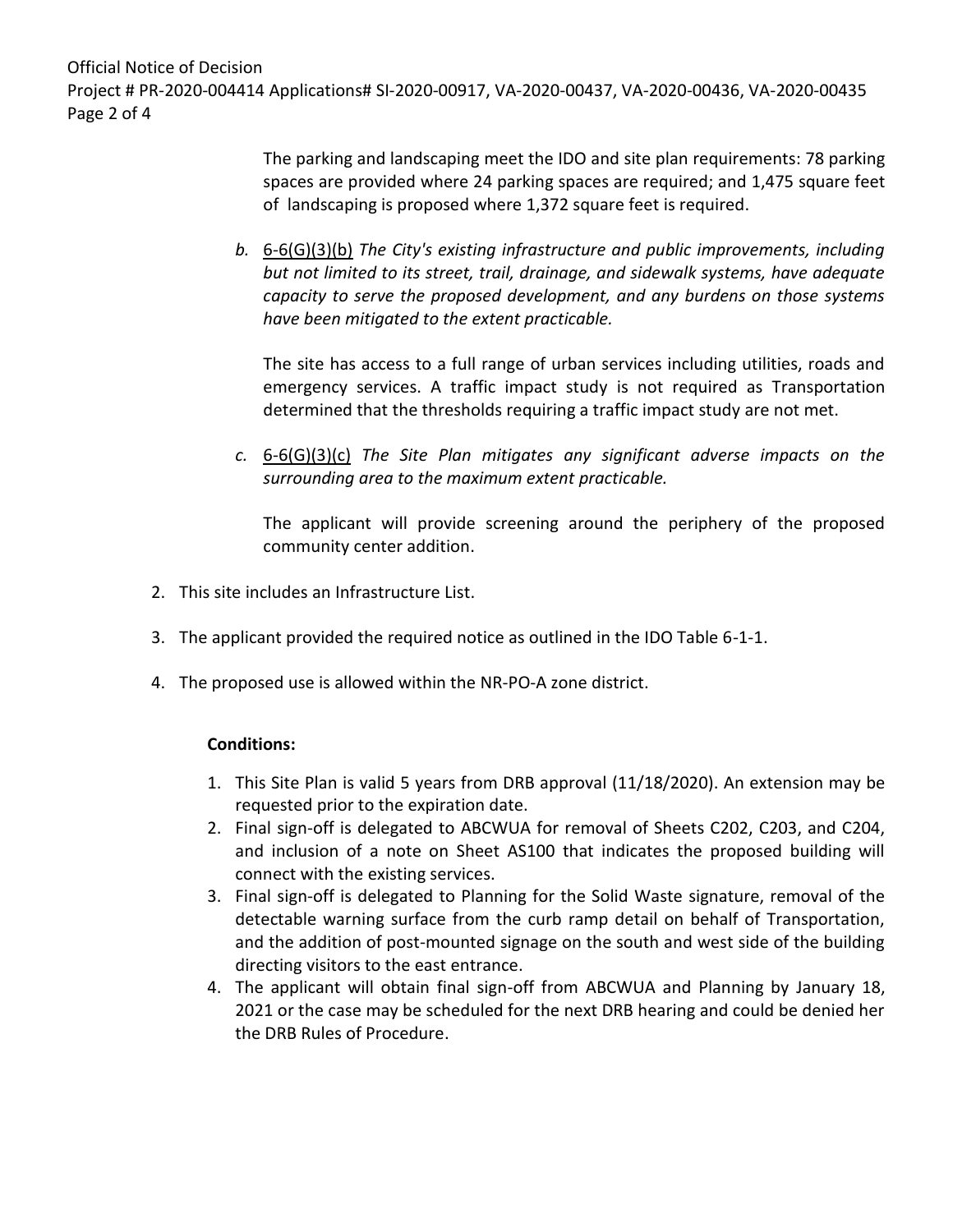Official Notice of Decision Project # PR-2020-004414 Applications# SI-2020-00917, VA-2020-00437, VA-2020-00436, VA-2020-00435 Page 3 of 4

# **VA-2020-00437 WAIVER – SIDEWALK WIDTH**

- 1. The applicant proposes a waiver to the IDO/DPM standard(s) from the 5-foot sidewalk width requirement for the existing 4-foot wide sidewalks along portions of Regina Road and Yucca Drive. The request is justified because there is an existing drainage feature on the east side of the park that prohibits a sidewalk from being located at the back of curb along Regina Road south of the community center, and because the sidewalks on Regina and Yucca around the perimeter of the park to match the width of sidewalks within the neighborhoods adjacent to the site.
- 2. The applicant provided the required notice as outlined in the IDO Table 6-1-1.

# **VA-2020-00436 WAIVER – SIDEWALK LOCATION**

- 1. The applicant proposes a waiver to the IDO/DPM standard(s) to the location of sidewalks in order to permit the existing meandering walks into the park without installing duplicative sidewalks parallel to the curb. The request is justified because there is an existing drainage feature on the east side of the park that prohibits a sidewalk from being located at the back of curb along Regina Road south of the community center, and because the sidewalks on Regina and Yucca around the perimeter of the park match the width of sidewalks within the neighborhoods adjacent to the site.
- 2. The applicant provided the required notice as outlined in the IDO Table 6-1-1.

## **VA-2020-00435 WAIVER – CUL-DE-SAC**

- 1. The applicant proposes a waiver to the IDO/DPM standard(s) to the requirement to build a full cul-de-sac at the existing dead-end of Rincon Road. The request is justified due to the steep topography making such construction infeasible.
- 2. The applicant provided the required notice as outlined in the IDO Table 6-1-1.

APPEAL: If you wish to appeal this decision, you must do so within 15 days of the DRB's decision or by **DECEMBER 3, 2020.** The date of the DRB's decision is not included in the 15-day period for filing an appeal, and if the 15<sup>th</sup> day falls on a Saturday, Sunday or Holiday, the next working day is considered as the deadline for filing the appeal.

For more information regarding the appeal process, please refer to Section 14-16-6-4(U) of the Integrated Development Ordinance (IDO). Appeals should be submitted via email to [PLNDRS@CABQ.GOV](mailto:PLNDRS@CABQ.GOV) (if files are less than 9MB in size). Files larger than 9MB can be sent to [PLNDRS@CABQ.GOV](mailto:PLNDRS@CABQ.GOV) using [https://wetransfer.com.](https://wetransfer.com/) A Non-Refundable filing fee will be calculated and you will receive instructions about paying the fee online.

You will receive notification if any person files an appeal. If there is no appeal, you can receive Building Permits at any time after the appeal deadline quoted above, provided all conditions imposed at the time of approval have been met. Applicants submitting for building permit prior to the completion of the appeal period do so at their own risk. Successful applicants are reminded that there may be other City regulations of the IDO that must be complied with, even after approval of the referenced application(s).